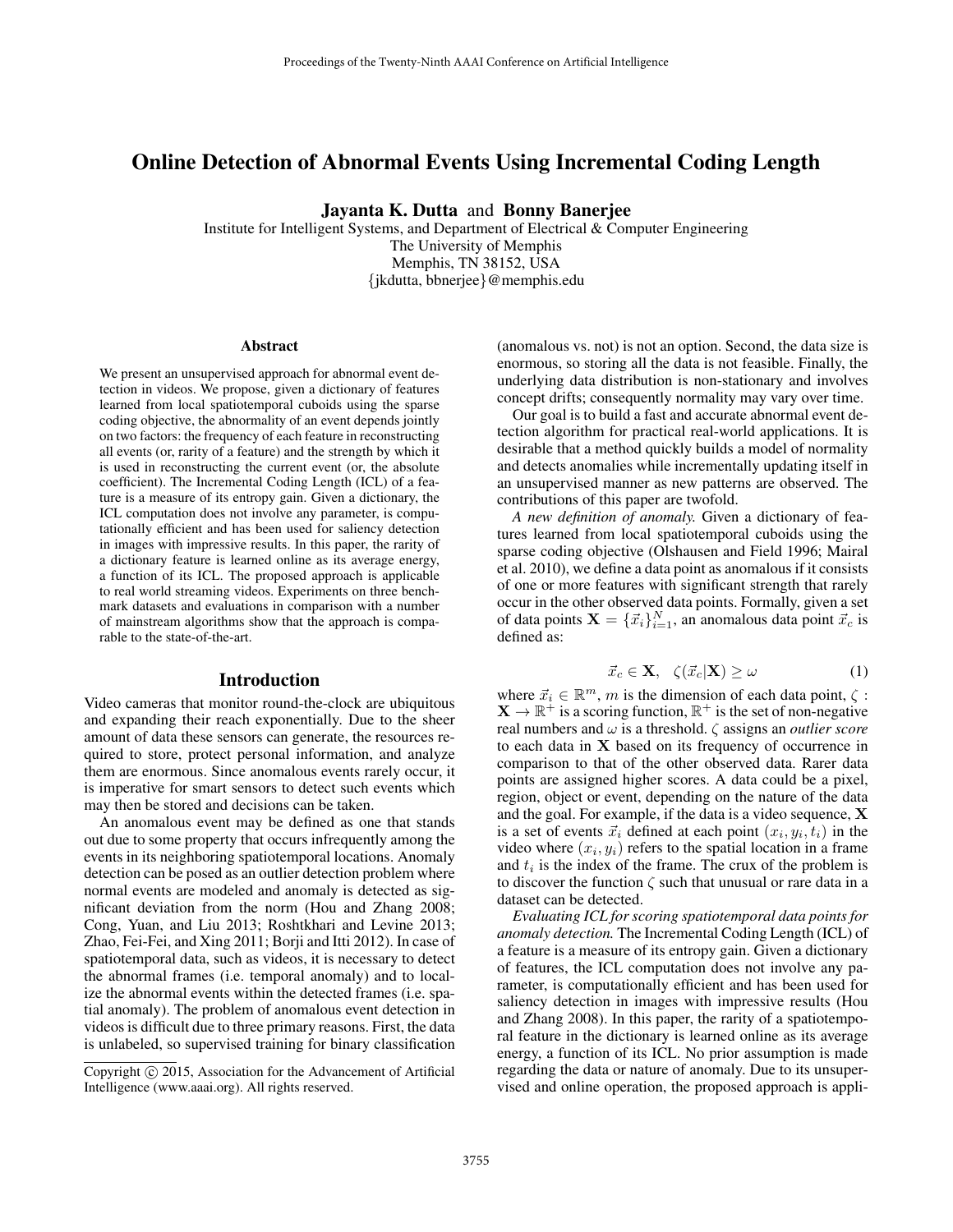cable to real world streaming videos. Experiments on three benchmark datasets and evaluations in comparison with a number of mainstream algorithms show that the approach is comparable to the state-of-the-art.

Rest of this paper is organized as follows. In the next section, prior related work is reviewed. Then the proposed framework is described followed by experimental results on a number of benchmark datasets and comparison with a number of mainstream anomaly detection algorithms. Finally, the paper ends with conclusions.

### Related Work

Typically, anomalous event detection involves three operations: preprocessing of input data to extract low-level representation, learning abstractions of this representation to extract mid-level features, and scoring the data points with reference to these features to detect anomalies. Execution order of these operations often depends on whether the approach is online or not. In case of videos, it is common to represent a spatiotemporal cuboid of fixed size as a data point. Examples of preprocessing methods include histogram of optical flow (Adam et al. 2008), spatiotemporal gradient (Kratz and Nishino 2009), social force model (Mehran, Oyama, and Shah 2009), chaotic invariant (Wu, Moore, and Shah 2010). Mid-level features have been learned using different methods, such as dimensionality reduction (e.g. PCA, ICA, clustering), sparse coding (Zhao, Fei-Fei, and Xing 2011; Cong, Yuan, and Liu 2013; Lu, Shi, and Jia 2013), Gaussian mixture model (Kim and Grauman 2009), mixtures of dynamic textures (Li, Mahadevan, and Vasconcelos 2014), hidden Markov model (Kratz and Nishino 2009), Markov random field (Benezeth et al. 2009), latent Dirichlet allocation (Wu, Moore, and Shah 2010). A hierarchy of mid-level features can also be learned using deep learning. A number of methods for scoring the data points have been explored, including reconstruction error (Zhao, Fei-Fei, and Xing 2011; Cong, Yuan, and Liu 2013; Lu, Shi, and Jia 2013), prediction error (Banerjee and Dutta 2013a; 2013b; 2014), rarity index (Hou and Zhang 2008; Borji and Itti 2012), information content (Li, Mahadevan, and Vasconcelos 2014), and density-based scoring (Wu, Moore, and Shah 2010; Kim and Grauman 2009).

In particular, three approaches reported in the literature bear resemblance to our proposed approach. Zhao, Fei-Fei, and Xing (2011) preprocessed cuboids at interest points to compute histograms of gradient and optical flow. A dictionary is learned by minimizing the reconstruction error regularized by sparsity and smoothness constraints. The saliency score of an event is the minimum value of this objective function. Cong, Yuan, and Liu (2013) preprocessed cuboids to extract multi-scale histogram of optical flow (MHOF) features. A subset of input cuboids are selected by minimizing the reconstruction error with sparsity constraint to form a dictionary. Each dictionary element is assigned a cost based on its frequency of occurrence. The saliency score of an event is its sparse reconstruction cost. Lu, Shi, and Jia (2013) used cuboids at multiple spatial scales and learned multiple dictionaries. The saliency score of an event is the minimum reconstruction cost over all the dictionaries.

# Proposed Framework

The idea behind the proposed framework is as follows. First, a video is divided into an ensemble of maximallyoverlapping clips of M frames and each clip is processed in an online manner. Then local spatiotemporal volumes are extracted and represented as a sparse linear combination of dictionary features. Abnormal events can be defined in terms of rarity of the features. Rarely occurring features are more abnormal than the frequently occurring ones. Each feature is assigned an ICL score, which is defined as the ensemble's entropy gain during the activity increment of corresponding feature (Hou and Zhang 2008). Finally, anomaly is obtained by the weighted summation of the absolute activity by the energy of all features.

#### Video Representation

The proposed framework uses local spatiotemporal volumes around detected interest points in each clip as an input representation. Here, we adopt a spatiotemporal interest point detector (Dollár et al. 2005) to extract cuboids which contain the spatiotemporally windowed pixels. Before learning the dictionary, each cuboid is converted to a vector and normalized to have a unit  $\ell_2$  norm. The proposed framework can also be applied over other video descriptors. Figure 1 shows some of the frames from different datasets with detected spatiotemporal interest points within each frame.

### Online Sparse Dictionary Learning

*Notation.* In this paper, matrices are denoted by bold uppercase letters, while lowercase letters with vector sign denote column vectors. The columns of a matrix are represented by corresponding lowercase letters. The elements of a vector are denoted by letters without vector sign.  $\vec{0}$  denotes a zero vector with size depending on the context. The elements of a matrix are denoted using subscript where row and column indices are separated by a comma. Time indices are denoted in a parenthesis after the variable.

Let  $\vec{x} \in \mathbb{R}^m$  be a data point. It admits a sparse representation  $\vec{\gamma} \in \mathbb{R}^k$  over a dictionary of k features,  $\mathbf{D} \in \mathbb{R}^{m \times k}$ , if  $\vec{x}$  can be represented as a linear combination of  $\kappa$  features in **D** and  $\kappa \ll k$ .

The dictionary learning task is to train a dictionary such that it is well adapted for reconstructing a set of data points. Given a set of N data points  $X = [\vec{x}_1, ..., \vec{x}_N]$ , a dictionary of  $k$  features with a sparsity constraint can be learned by solving the following optimization problem:

$$
\min_{\mathbf{\Gamma},\mathbf{D}} \frac{1}{2} \sum_{i=1}^{N} \|\vec{x}_i - \mathbf{D}\vec{\gamma}_i\|_2^2 \text{ subject to } \|\vec{\gamma}_i\|_0 \le \kappa \,\forall i \qquad (2)
$$

where  $\mathbf{\Gamma} = [\vec{\gamma}_1, ..., \vec{\gamma}_N] \in \mathbb{R}^{k \times N}$  is a sparse representation matrix,  $\|\cdot\|_0$  denotes the  $\ell_0$  pseudo-norm, the number of nonzero elements.  $\kappa$  is the maximum number of non-zero elements allowed in each  $\vec{\gamma}_i$  and  $\kappa \ll k$ . Each element  $d_i \in \mathbf{D}$  $(j = 1, ..., k)$  is constrained to have a unit  $\ell_2$  norm.

An online dictionary learning algorithm draws one input,  $\vec{x}(t)$ , or a small batch of inputs,  $\mathbf{X}(t) = [\vec{x}_1(t), ..., \vec{x}_n(t)] \in$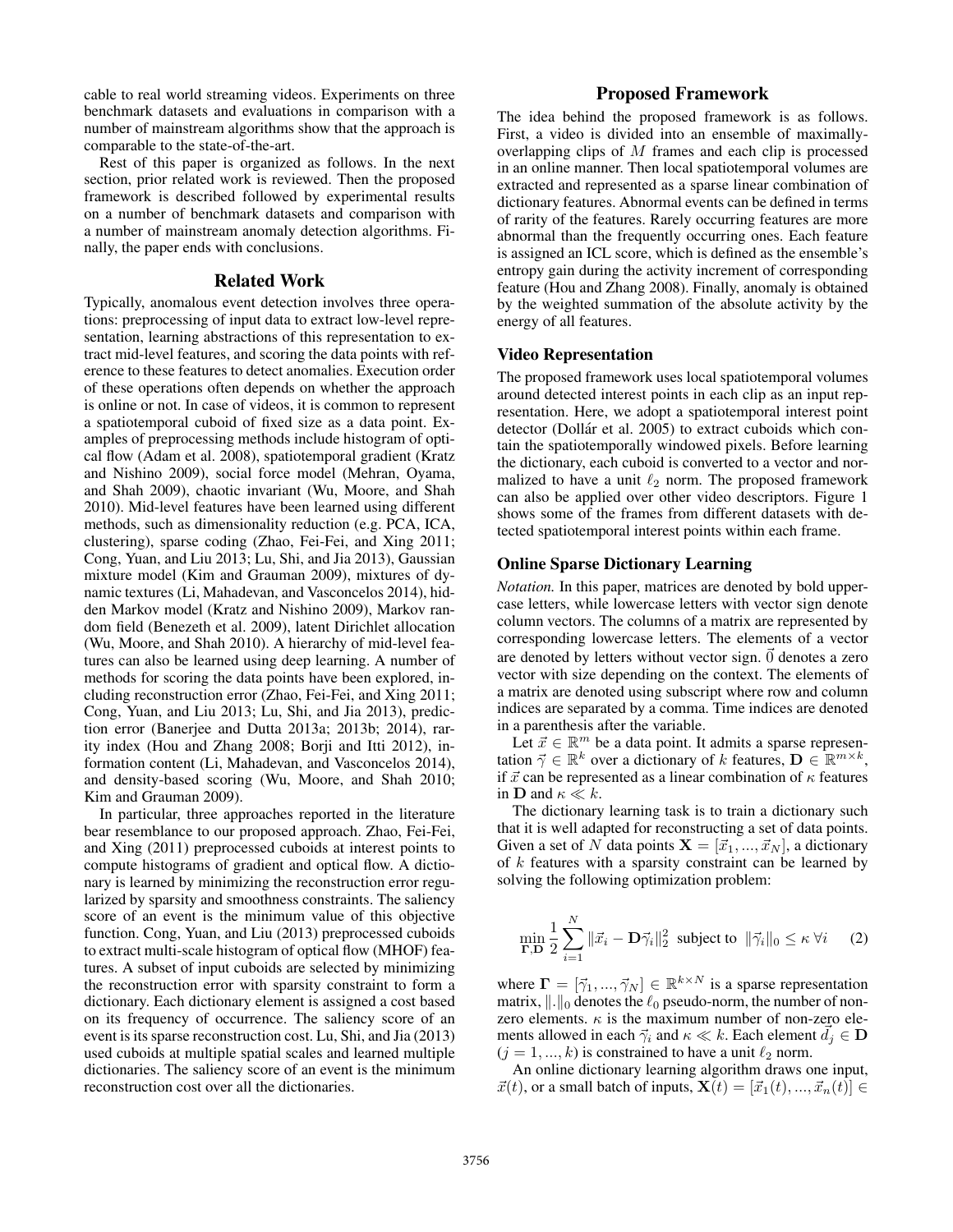

Figure 1: Examples of detected spatiotemporal interest points (best viewed in color) using the method in (Dollar et al. 2005).

 $\mathbb{R}^{m \times n}$ , at any time t, followed by two steps: sparse coding and dictionary update.

**Sparse coding:** Given a fixed dictionary  $\mathbf{D} \in \mathbb{R}^{m \times k}$  and a data point  $\vec{x} \in \mathbb{R}^m$ , the sparse linear representation  $\vec{\gamma} \in \mathbb{R}^k$ is obtained by solving the following sparse approximation problem:

$$
\min_{\vec{\gamma}} \frac{1}{2} \|\vec{x} - \mathbf{D}\vec{\gamma}\|_2^2 \quad \text{subject to} \quad \|\vec{\gamma}\|_0 \le \kappa \tag{3}
$$

This sparse approximation problem can be efficiently solved using Orthogonal Matching Pursuit (OMP) (Pati, Rezaiifar, and Krishnaprasad 1993) which is a greedy forward selection algorithm. Since at any instant  $t$ , multiple cuboids can be extracted from the detected interest points within the clip, we use the Batch-OMP (Rubinstein, Zibulevsky, and Elad 2008), which speeds up the process considerably.

Dictionary update: At any time  $t$ , the optimal dictionary is the solution to the following optimization problem:

$$
\begin{array}{rcl} \mathbf{D}(t) & = & \displaystyle \mathop{\rm argmin}_{\mathbf{D}} \frac{1}{t} \sum_{i=1}^t \left( \frac{1}{2} \| \vec{x}(t) - \mathbf{D} \vec{\gamma}(t) \|_2^2 \right) \\ \\ & = & \displaystyle \mathop{\rm argmin}_{\mathbf{D}} \frac{1}{t} \left( \frac{1}{2} \text{Tr}(\mathbf{D}^T \mathbf{D} \mathbf{A}(t)) - \text{Tr}(\mathbf{D}^T \mathbf{B}(t)) \right) \end{array}
$$

This paper follows the online dictionary update algorithm reported in (Mairal et al. 2010) which uses block-coordinate descent with warm restarts (Bertsekas 1999) for updating the dictionary. This procedure reduces the memory requirements by storing only the matrices  $\mathbf{A}(t) = \sum_{h=1}^{t} \vec{\gamma}(h) (\vec{\gamma}(h))^{T} \in \mathbb{R}^{k \times k}$  and  $\mathbf{B}(t) =$  $\sum_{h=1}^{t} \vec{x}(h) (\vec{\gamma}(h))^{T} \in \mathbb{R}^{m \times k}$  rather than storing all the input signals and their sparse representations. Mini-batch extension of this algorithm is used here, as we have multiple cuboids at any time. It has been shown that the mini-batch extension improves the convergence speed of this online dictionary update algorithm (Mairal et al. 2010). The matrices are initialized to zeros and are updated as follows:

$$
\mathbf{A}(t) = \mathbf{A}(t-1) + \frac{1}{n} \sum_{i=1}^{n} \vec{\gamma}_i(t) (\vec{\gamma}_i(t))^T
$$
 (4)

$$
\mathbf{B}(t) = \mathbf{B}(t-1) + \frac{1}{n} \sum_{i=1}^{n} \vec{x}_i(t) (\vec{\gamma}_i(t))^T
$$
 (5)

The pseudo-code for dictionary update is presented in Algorithm 1.

## Algorithm 1 Online Dictionary Update

1: Input: Dictionary  $\mathbf{D} = [\vec{d}_1, ..., \vec{d}_k] \in \mathbb{R}^{m \times k}$ ,  $\mathbf{A} =$  $[{\vec{a}}_1,...,{\vec{a}}_k]\in\mathbb{R}^{k\times k}$ ,  $\mathbf{B}=[{\vec{b}}_1,...,{\vec{b}}_k]\in\mathbb{R}^{m\times k}$ 2: Output: Updated dictionary  $\mathbf{D} \in \mathbb{R}^{m \times k}$ 3: while convergence criterion not met do 4: **for**  $j = 1, 2, ..., k$  **do** 5:  $\vec{u}_j \leftarrow \frac{1}{\mathbf{A}[j,j]}(\vec{b}_j - \mathbf{D}\vec{a}_j) + \vec{d}_j$ 6:  $\vec{d}_j \leftarrow \frac{1}{\|\vec{u}_j\|_2} \vec{u}_j$ 7: end for 8: end while

### Abnormal Event Detection

The rarity of dictionary features is computed using ICL (Hou and Zhang 2008). At any time  $t$ , the sparse linear coefficient vectors  $\mathbf{\Gamma} = [\vec{\gamma}_1, ..., \vec{\gamma}_n] \in \mathbb{R}^{k \times n}$  for input cuboids,  $\mathbf{X}(t) = [\vec{x}_1(t), ..., \vec{x}_n(t)] \in \mathbb{R}^{m \times n}$  with respect to a learned dictionary D are computed using Batch-OMP. The activity ratio,  $p_j(t)$  for  $j^{th}$  feature over the inputs at time t is computed as:

$$
p_j(t) = \frac{\sum_{h=1}^{n} |\mathbf{\Gamma}_{j,h}(t)|}{\sum_{i=1}^{k} \sum_{h=1}^{n} |\mathbf{\Gamma}_{i,h}(t)|}
$$
(6)

The summary activity ratio  $\vec{q}(t)$  at any time t be incrementally updated as follows:

$$
\vec{q}(t) = (1 - \alpha(t))\vec{q}(t-1) + \alpha(t)\vec{p}(t) \tag{7}
$$

where  $\alpha(t)$  is a parameter, a function of time, and  $0 <$  $\alpha(t) \leq 1 \forall t$ . Thus, in order to determine the new estimate  $\vec{q}(t)$ , the prior estimate  $\vec{q}(t-1)$  is weighted by  $1-\alpha(t)$  while the new outcome  $\vec{p}(t)$  is weighted by  $\alpha(t)$ . If  $\alpha(t) = 1/t$ ,  $\vec{q}(t)$  is the mean of the activity ratio since the beginning of time. If  $\alpha(t) = 1/t_1$  where  $t_1$  is a constant, a positive integer,  $\vec{q}$  is a soft moving average of the activity ratio for the last  $t_1$  time instants. It does not discard everything before the last  $t_1$  instants but assigns them much less weight in the estimation process. The latter case is particularly useful if the data distribution changes over time. The summary activity ratio of each dictionary atom is initialized to  $1/k$ . It is obvious because at the beginning, all the dictionary atoms are equally likely to be used for reconstruction.

Given the summary activity ratio at any time  $t$ , ICL can be defined as (Hou and Zhang 2008):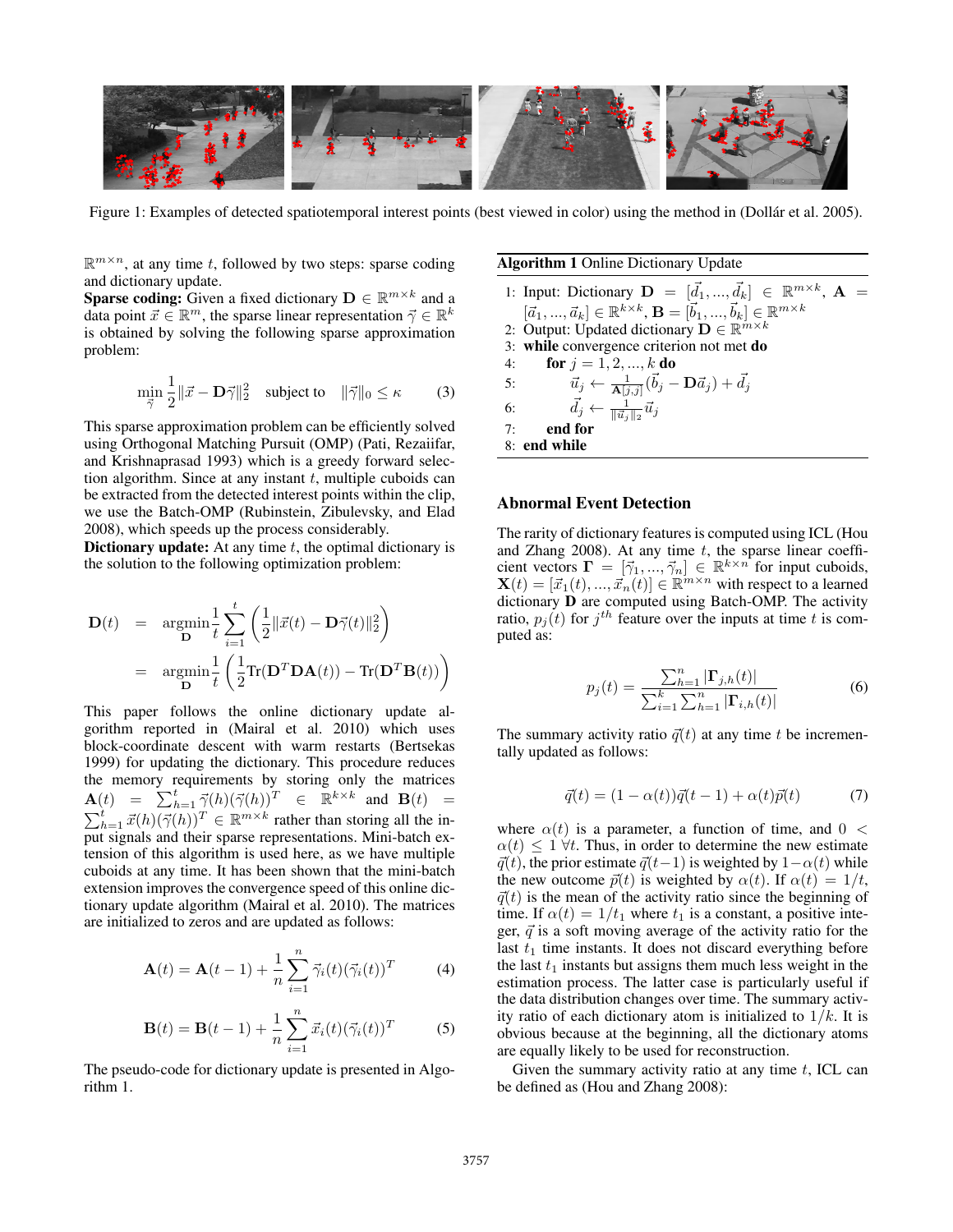$$
\begin{array}{rcl}\n\text{ICL}(q_j) & = & \frac{\partial H(\vec{q})}{\partial q_j} \\
& = & -H(\vec{q}) - q_j - \log q_j - q_j \log q_j\n\end{array}
$$

After calculating ICL score, salient feature set at any time  $t$ is defined as:  $S(t) = \{j | \text{ICL}(q_i(t)) > 0\}$ . The amount of energy received by each salient feature at any time t,  $\theta_i(t)$ where  $j \in S(t)$  is calculated as:

$$
\theta_j(t) = \begin{cases}\n\frac{\text{ICL}(q_j(t))}{\sum_{i \in S(t)} \text{ICL}(q_i(t))}, & \text{if } j \in S(t) \\
0, & \text{otherwise}\n\end{cases}
$$
\n(8)

The value of  $\theta_j(t)$  indicates how rarely the  $j^{th}$  feature is used to represent an input signal in some temporal neighborhood, the size of the neighborhood is determined by  $\alpha(t)$ . For a suitable  $\alpha(t)$ , this value will be high for rarely used features and low for the features used very often. Finally, given a data point  $\vec{x}$  and its coefficient vector  $\vec{\gamma}$  with respect to a learned dictionary  $D$ , the anomaly score q is defined as:

$$
\zeta(\vec{x}) = g = |\vec{\gamma}|^T \vec{\theta} \tag{9}
$$

Here, sampling is sparse in space but dense in time. An anomaly map is generated for the current frame (except at the temporal boundaries) taking into account all frames in the temporal window of which the current frame is the last. Each cuboid, extracted by a spatiotemporal interest point detector (Dollár et al. 2005), receives an anomaly score which is shared by all pixels in the cuboid in the current frame. This image of scores is then blurred with an appropriate Gaussian filter to generate the final anomaly map for the current frame.

## Experimental Results

The proposed approach is evaluated on a number of benchmark datasets using multiple evaluation criteria. No prior assumption is made regarding the data or nature of anomaly. Results obtained from this extensive experimentation show that the proposed rarity-based approach is comparable to the state-of-the-art.

#### Datasets

The UCSD, UMN and Subway are among the most commonly used benchmark datasets for abnormal event detection in videos.

UCSD dataset: The UCSD dataset (Mahadevan et al. 2010) is organized into two sub-datasets, Ped1 and Ped2. Ped1 contains 34 training and 36 testing video clips of  $158 \times 238$ pixel resolution. Ped2 contains 16 training and 12 testing video clips of  $240 \times 360$  pixel resolution. The training sets have all normal events and contain only pedestrians. Each testing video clip contains at least one abnormal event with the presence of non-pedestrians on the walk-way, such as bicyclists, skaters, small cars, and people in wheelchairs.

UMN dataset: The UMN dataset (Mehran, Oyama, and Shah 2009) contains three different crowded scenes. Normal events consists of individuals wandering around or organized in groups. Abnormal events consist of crowd escape scenes. The total number of frames is 7740 (1450, 4415 and 2145 for scenes 1, 2 and 3 respectively) with a  $320 \times 240$ pixel resolution.

Subway dataset: The Subway dataset (Adam et al. 2008) includes two videos: entrance gate (1 hour 36 minutes in duration consisting of 144,249 frames) and exit gate (43 minutes in duration consisting of 64,900 frames) with a  $512 \times 384$  pixel resolution. Normal behaviors include people entering and exiting the station while abnormal events include people moving in the wrong direction, such as exiting the entrance and entering the exit, or avoiding payment.

#### Evaluation Criteria

Following (Cong, Yuan, and Liu 2013; Li, Mahadevan, and Vasconcelos 2014), two criteria were used for evaluation of abnormal event detection accuracy: frame level criterion and pixel level criterion.

- Frame-level criterion: An algorithm determines the frames that contain abnormal events. The result is compared to the frame-level ground truth annotation of each frame and the number of true and false positive frames are calculated.
- Pixel-level criterion: An algorithm determines the pixels that are related to abnormal events. If at least 40% of the truly anomalous pixels are detected for an abnormal frame, it is considered a correct detection.

For both the cases, true positive rate (TPR) is calculated as the ratio between number of true positive frames and number of positive frames, and false positive rate (FPR) is calculated as the ratio between number of false positive frames and number of negative frames. TPR and FPR is calculated for different threshold values in the range from minimum to maximum anomaly score. Then, ROC curve is drawn as the TPR vs. FPR. Finally, the performance is summarized using *equal error rate* (EER) for frame level criterion and *rate of detection* (RD) for pixel level criterion (Li, Mahadevan, and Vasconcelos 2014). A low EER value and high RD value indicates a better performance.

Metrics for comparison depend on the type of available ground truth. Only frame level ground truth is available for UMN dataset, hence we are only able to compute EER and AUC. Only event level ground truth is available for Subway dataset, hence we are only able to compute the event level detection accuracy. Ground truths for both frame and pixel level criteria are available for UCSD datasets, hence we are able to compute both, EER and RD.

### Performance Evaluation

The proposed method was tested on the described datasets and compared with a number of state-of-the art methods, including H-MDT (Li, Mahadevan, and Vasconcelos 2014), Sparse (Cong, Yuan, and Liu 2013), STC (Roshtkhari and Levine 2013), MPPCA (Kim and Grauman 2009), Social Force (Mehran, Oyama, and Shah 2009), LMH (Adam et al.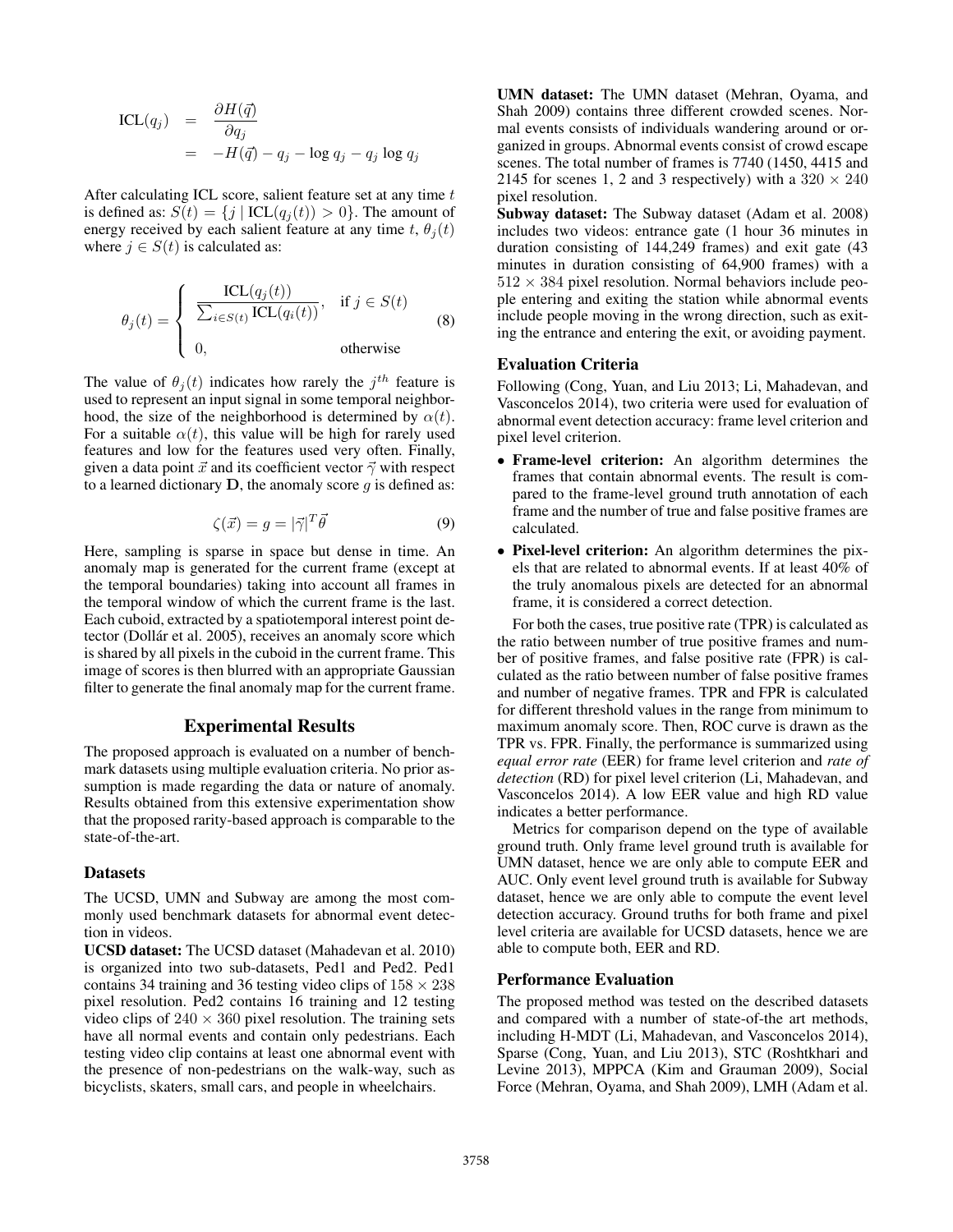

Figure 2: Abnormal frames and their detection result from UCSD Ped1 (top row) and UCSD Ped2 (bottom row) using our model. The bikers, skaters and cars were detected as anomalous patterns (highlighted in red, best viewed in color). The proposed method can detect multiple anomalous patterns within a single frame.



Figure 3: Abnormal frames from UMN dataset. Anomalous regions, as detected by our model, are highlighted in red (best viewed in color).



Figure 4: (a) ROC curves for pixel-level criterion on UCSD Ped1 dataset. (b) ROC curves for frame-level criterion on UMN dataset.

2008), Chaotic Invariant (Wu, Moore, and Shah 2010), Local Statistical Aggregates (Saligrama and Chen 2012), Dynamic SC (Zhao, Fei-Fei, and Xing 2011), and SCL (Lu, Shi, and Jia 2013). In our experiments, the videos were presented randomly and the frames in each video were presented sequentially in order.

UCSD dataset: The entire test set was used for the evaluation of our model on Ped1 and Ped2 datasets. The anomaly maps are generated based on the input cuboids of size  $13 \times 13 \times 10$  pixels. The proposed model could detect bikers,

skaters, small cars as abnormal events. It could also detect multiple anomalous patterns within a single frame. A few of the results are shown in Figure 2. The ROC curves in Figure 4a and Table 1 compare our model with others'. These comparisons reveal that the performance of our model is at par with the state-of-the-art.

UMN dataset: For the UMN dataset, the first 400 frames of each scene were used to learn the dictionary and energy for each dictionary feature. The other frames were used for testing. Figure 3 shows a few of the results. A comparison with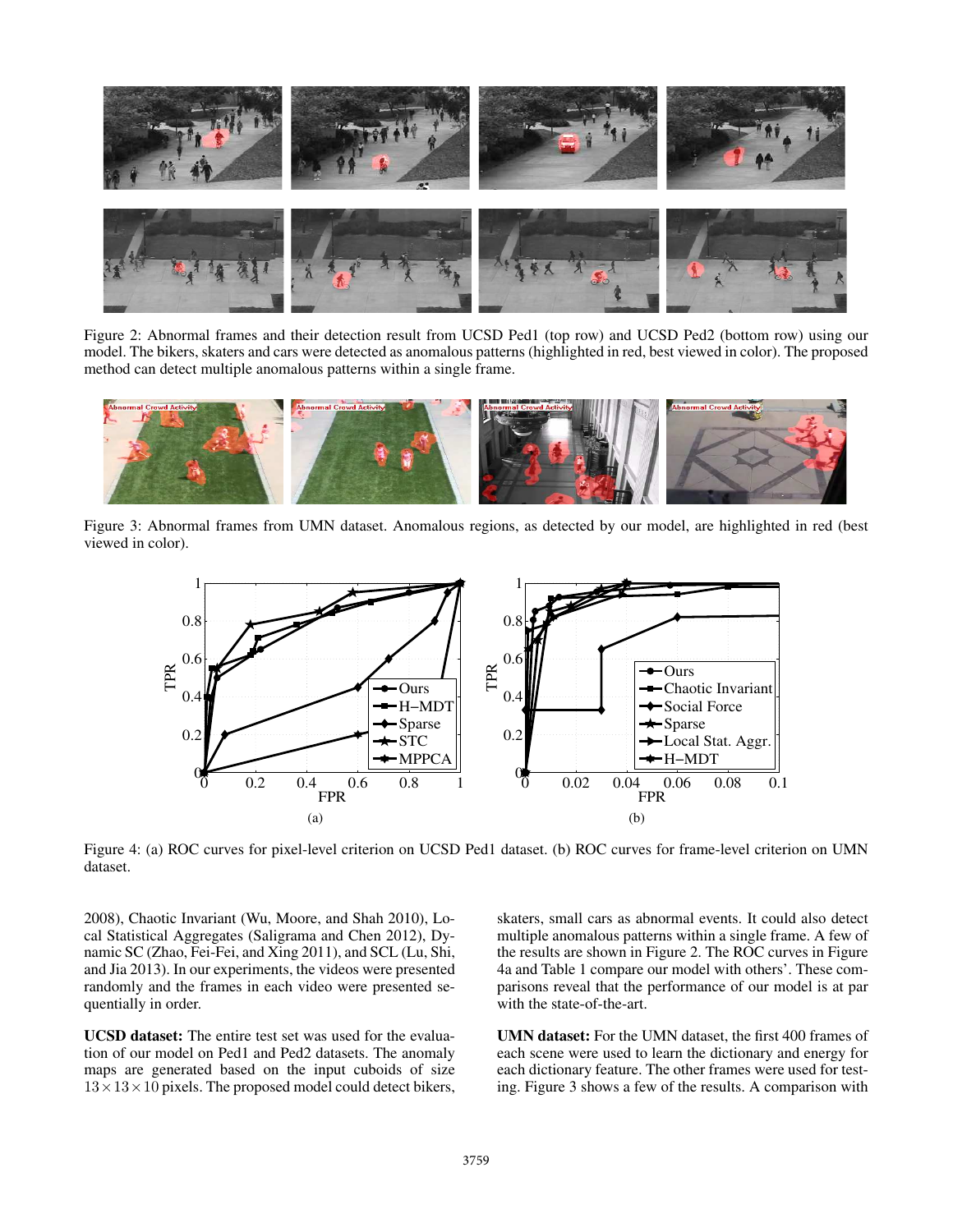

Figure 5: Anomaly detection in Subway dataset. Top row represents entrance gate and bottom row represents exit gate. Anomaly detection includes detection of wrong direction events and no payment events. Anomalies detected by our model are highlighted in red (best viewed in color).

Table 1: Anomaly detection performance on USCD Ped1 and Ped2 datasets.

| Method       | <b>EER</b> | RD.    | <b>EER</b> | <b>RD</b> |
|--------------|------------|--------|------------|-----------|
|              | (Ped1)     | (Ped1) | (Ped2)     | (Ped2)    |
| Ours         | 19.8       | 69.5   | 22.3       | 67.5      |
| H-MDT        | 17.8       | 75     | 18.5       | 70        |
| Sparse       | 19         | 46     | X          | X         |
| <b>STC</b>   | 15         | 73     | 13         | 74        |
| <b>MPPCA</b> | 35.6       | 23.2   | 35.8       | 22.4      |
| Social Force | 36.5       | 40.9   | 35         | 27.6      |
| LMH          | 38.9       | 32.6   | 45.8       | 22.4      |

prior results reported in the literature, under the frame-level criterion, is presented in Figure 4b and Table 2. Performance of our model is comparable to the state-of-the-art in the literature.

Table 2: Quantitative comparison between different methods on UMN dataset.

| Method                              | <b>AUC</b> | EER  |
|-------------------------------------|------------|------|
| Ours                                | 99.5       | 3.65 |
| Chaotic Invariant                   | 99.4       | 5.3  |
| Sparse                              | 99.6       | 2.8  |
| Social Force                        | 94.9       | 12.6 |
| <b>Local Statistical Aggregates</b> | 99.5       | 3.4  |
| H-MDT                               | 99.5       | 37   |

Subway dataset: For the Subway dataset, each frame was resized to  $320 \times 240$  pixel resolution. The dictionary was learned using cuboids of size  $13\times13\times10$  pixels. The first ten minutes of each video were used to learn the dictionary and energy for each dictionary features. Figure 5 shows a few detection results which include detection of wrong direction events as well as no payment events. Table 3 compares the performance of our model with other existing models. It shows that our model is comparable to the state-of-the-art models reported in the literature.

| Method       | Dataset  | Abnormal | False          |
|--------------|----------|----------|----------------|
|              |          | events   | alarm          |
|              |          |          |                |
| Ours         | Entrance | 60/66    | 5              |
|              | Exit     | 19/19    | 2              |
| <b>STC</b>   | Entrance | 61/66    | 4              |
|              | Exit     | 19/19    | $\overline{2}$ |
| <b>MPPCA</b> | Entrance | 57/66    | 6              |
|              | Exit     | 19/19    | 3              |
| Dynamic SC   | Entrance | 60/66    | 5              |
|              | Exit     | 19/19    | $\overline{2}$ |
| Sparse       | Entrance | 27/31    | 4              |
|              | Exit     | 9/9      | 0              |
| SCL          | Entrance | 57/66    | 4              |
|              | Exit     | 19/19    | 2              |

Table 3: Performance analysis on the Subway dataset.

# **Conclusions**

A rarity-based approach for anomaly detection in streaming videos was presented. Given a dictionary of features learned from local spatiotemporal cuboids using the sparse coding objective, we define a data point as anomalous if it consists of one or more features with significant strength that rarely occur in the other observed data points. The rarity of each feature was approximated online using ICL. The anomaly score for an input data was computed as the sum, over all features, of the average energy multiplied by absolute coefficients. Finally, the anomaly map was generated from this image of anomaly scores.

The proposed approach was extensively experimented with a number of benchmark datasets and evaluated in comparison to a number of mainstream algorithms. No prior assumption was made regarding the data or nature of anomaly. The unsupervised and online operation of the proposed method allows it to deal with space- and time-varying data and is useful to real-time applications. Experimental results, reported in this paper, showed that the proposed rarity-based approach is comparable to the state-of-the-art.